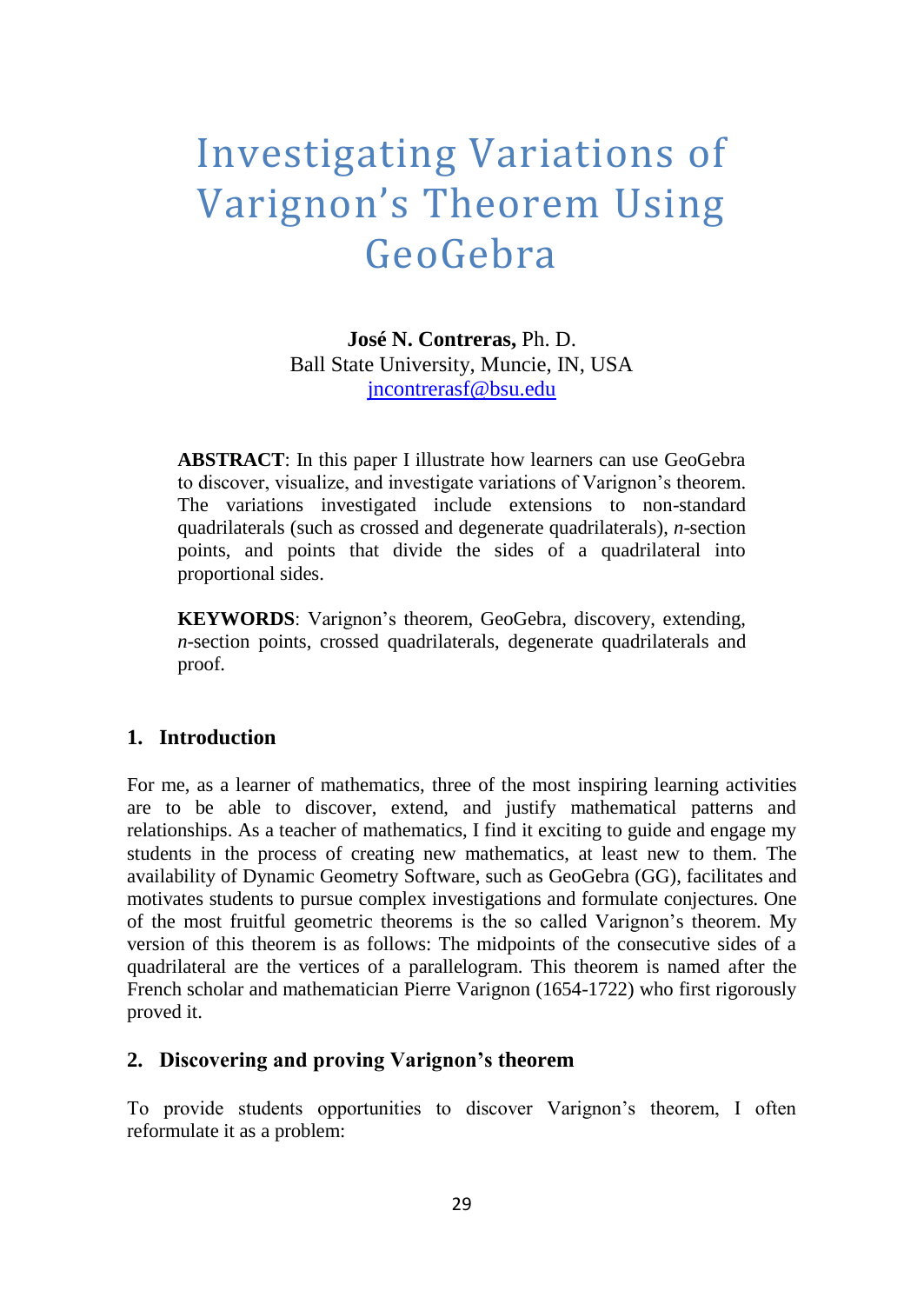Let E, F, G, and H be the midpoints of the consecutive sides of a quadrilateral ABCD. What type of quadrilateral is EFGH? (Fig. 1).



**Figure 1:** Varignon's Diagram

Learners can use GG to explore the problem and be delighted to discover that EFGH is a parallelogram. They can then also use the measurement capabilities of GG to test their conjecture using a variety of approaches, as indicated in figure 2. The first approach relies on the fact that two lines, or segments in the present case, are parallel if the consecutive interior angles are supplementary. Thus,  $\overline{EF} \parallel \overline{GH}$  and  $\overline{HE}$   $\parallel$   $\overline{FG}$ , which implies that EFGH is a parallelogram.

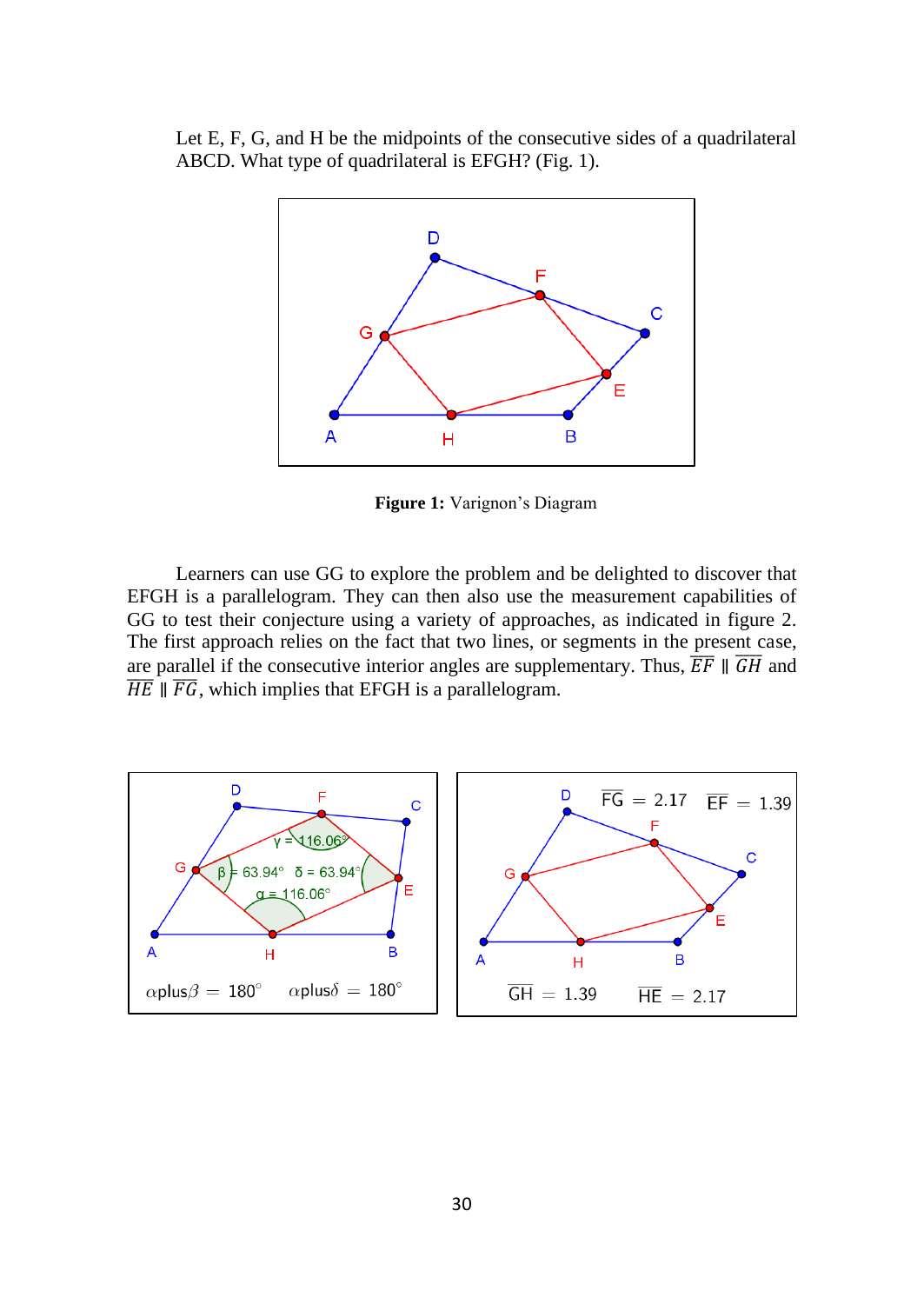

**Figure 2:** A diversity of strategies can be used to verify that EFGH is a parallelogram using GeoGebra

The second approach is based on another characterization of parallelograms, namely, a quadrilateral whose opposite sides are congruent is a parallelogram. Likewise, a quadrilateral is a parallelogram if and only if its diagonals bisect each other. Since the diagonals of EFGH seem to intersect each other at their respective midpoints, as shown in figure 2, we conjecture that EFGH is a parallelogram. Finally, students may also use the fact that two lines or segments are parallel if their slopes are equal or undefined. This idea is used in the fourth diagram to show that EFGH is a parallelogram because the slopes of its opposite sides are equal, implying that  $\overline{EF}$   $\parallel \overline{HG}$  and  $\overline{HE}$   $\parallel \overline{GF}$ .

Once students have used GG to verify empirically that EFGH is a parallelogram, they can be asked or guided to develop a mathematical proof, if appropriate. Like most, if not all, mathematical theorems, Varignon's theorem can be proved using a variety of strategies. The following argument is simple, beautiful, and elegant:

Let E, F, G, and H be the midpoints of the consecutive sides of a quadrilateral ABCD (Fig. 3). Construct the diagonals  $\overline{AC}$  and  $\overline{BD}$ .  $\overline{EF}$  is a midsegment of ΔBCD. The midsegment theorem (A midsegment of a triangle is parallel to the third side) implies that  $\overline{EF}$   $\parallel$   $\overline{BD}$ . The same theorem applied to  $\triangle ABD$ leads to the conclusion that  $\overline{BD}$   $\parallel \overline{HG}$ . Using the transitive property of parallelism, we conclude that  $\overline{EF} \parallel \overline{HG}$ . A similar argument shows that  $\overline{GF} \parallel$  $\overline{HE}$ . Thus, EFGH is a parallelogram because its opposite sides are parallel.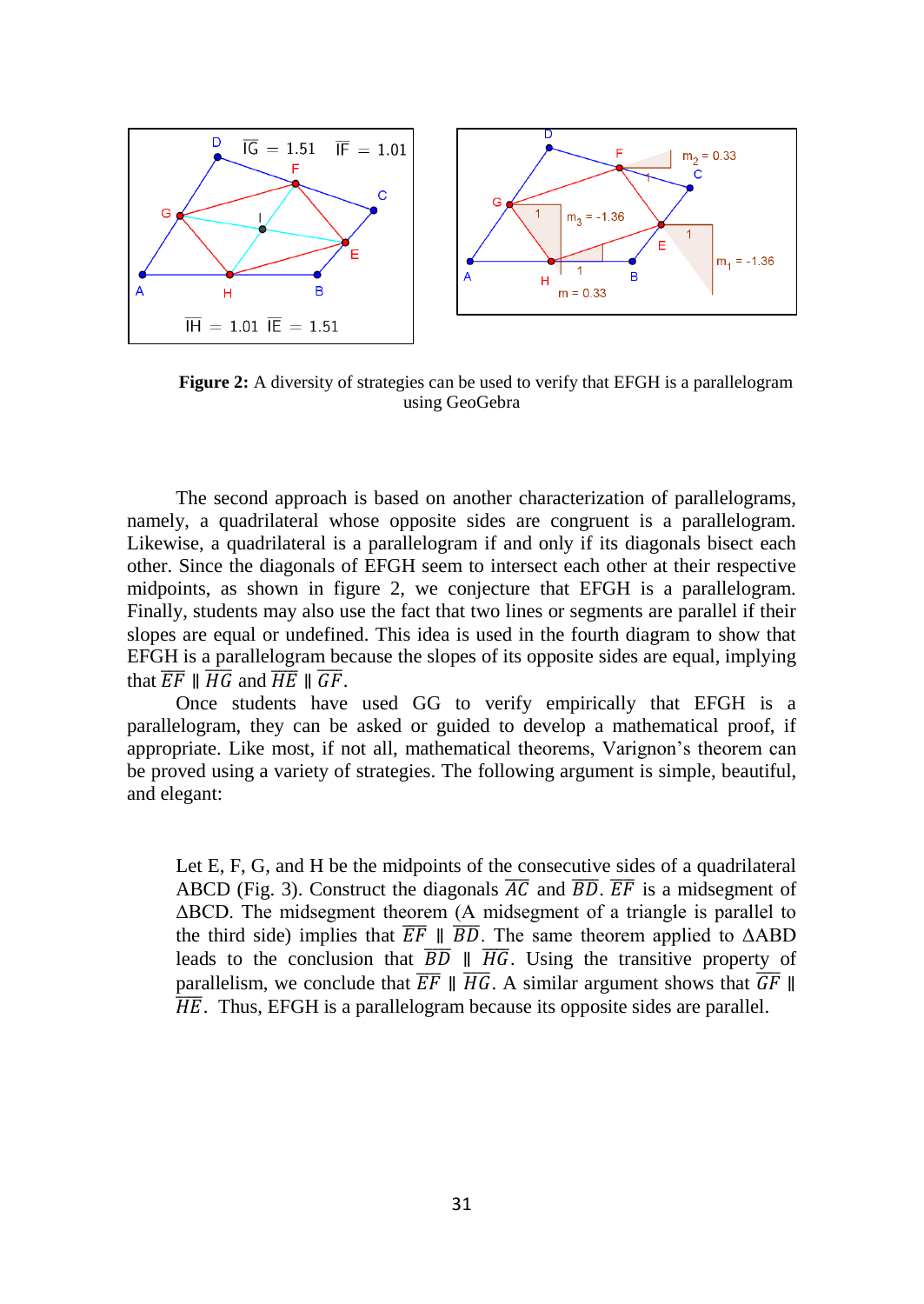

**Figure 3:** Diagram to prove Varignon's theorem

Varignon's theorem is also known as the parallelogram theorem because EFGH is a parallelogram, as the proof above shows.

### **3. Extending Varignon's theorem to non-standard quadrilaterals**

The beauty and power of a mathematical theorem lies on its capacity to be extended to different cases. By these standards, Varignon's theorem qualifies as a beautiful and powerful result in elementary geometry: it is true not only for ordinary quadrilaterals, but also for non-standard quadrilaterals such as non-convex, crossed, and degenerate quadrilaterals. GG is very helpful in visualizing the plausibility of the Varignon's theorem for these types of quadrilaterals, as figure 4 shows. The proof discussed above can be applied to these types of quadrilaterals.



Non-convex quadrilateral Degenerate quadrilateral

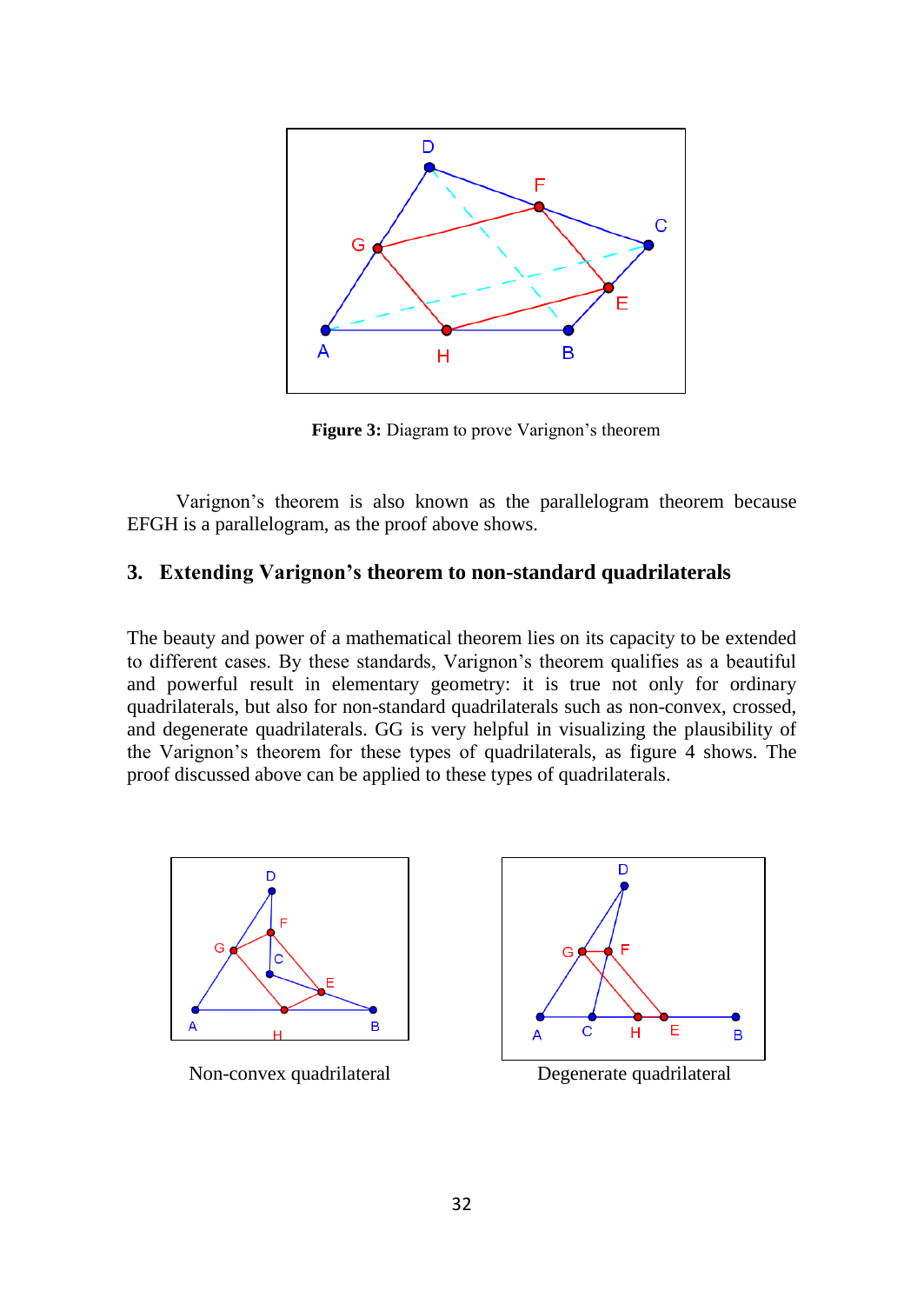

**Figure 4:** Extending Varignon's theorem to non-standard quadrilaterals

## **4. Extending Varignon's theorem to other points**

A natural question or problem to investigate is whether Varignon's theorem can be extended to other types of points such as trisection, five-section, or, in general, *n*section points. As we can see from figures 5 and 6, it seems that appropriate trisection or five-section points determine parallelograms. EHIL and FGJK are parallelograms in figure 5 and  $A_1B_4C_1D_4$ ,  $A_2B_3C_2D_3$ ,  $A_3B_2C_3D_2$ , and  $A_4B_1C_4D_1$  are parallelograms in figure 6.



**Figure 5:** Parallelograms determined by appropriate trisection points of the sides of a quadrilateral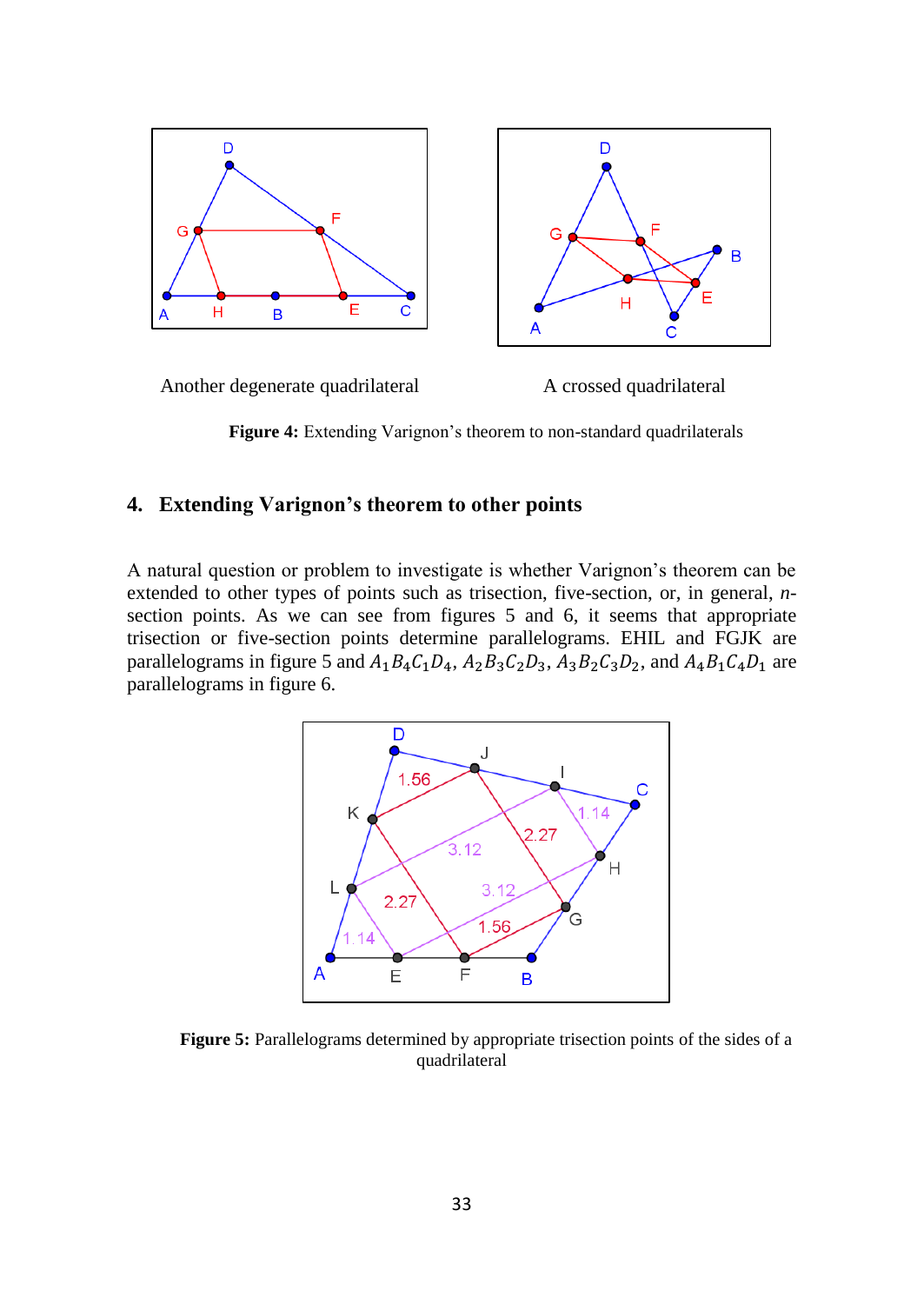

**Figure 6:** Parallelograms determined by appropriate five-section points of the sides of a quadrilateral

We can use Thales theorem, a generalization of the midsegment in a triangle theorem, to prove that the quadrilaterals embedded in figures 5 and 6 are parallelograms. Thales theorem can be stated as follows: A line that divides two sides of a triangle proportionally is parallel to the third side. A proof that  $A_2B_3C_2D_3$ is a parallelogram follows:

Construct diagonals  $\overline{AC}$  and  $\overline{BD}$ . Consider  $\triangle BCD$  first. Because  $\frac{CC_2}{C_2D} = \frac{CB_3}{B_3B}$  $rac{CB_3}{B_3B}$   $\left(\frac{2}{3}\right)$ 3  $=\frac{2}{3}$  $\frac{2}{3}$ ) we conclude that  $\overline{C_2B_3} \parallel \overline{DB}$ . Consider  $\triangle ABD$  next, the equality  $\frac{A_{A_2}}{A_2B}$  =  $AD_3$  $\frac{AD_3}{D_3D} \begin{pmatrix} 2 \\ 3 \end{pmatrix}$  $\frac{2}{3} = \frac{2}{3}$  $\frac{2}{3}$ ) implies that  $\overline{DB} \parallel \overline{D_3A_2}$ . Thus,  $\overline{C_2B_3} \parallel \overline{D_3A_2}$ . A similar argument shows that  $\overline{D_3C_2} \parallel \overline{A_2B_3}$ . We infer that  $A_2B_3C_2D_3$  is a parallelogram because its opposite sides are parallel.



**Figure 7:** Diagram to prove that  $A_2B_3C_2D_3$  is a parallelogram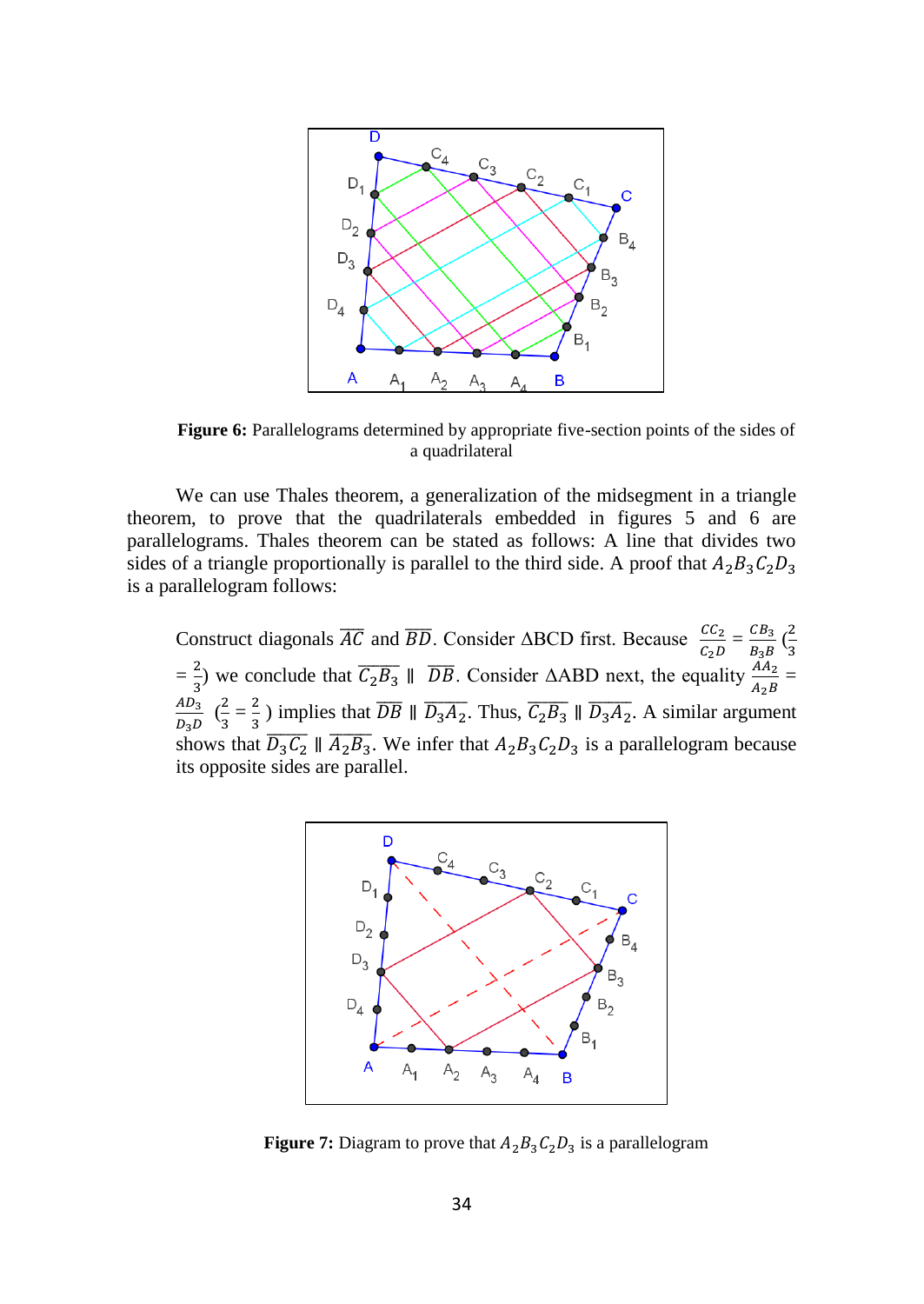Examining figures 5 and 6 helps up to conclude the following general result involving *n*-section points: Let ABCD be a quadrilateral in which each side is divided into *n* congruent segments. Points  $A_1$ ,  $A_2$ ,  $A_3$ , …, and  $A_{n-1}$  are the *n*-section points of side  $\overline{AB}$ . Points  $B_1$ ,  $B_2$ ,  $B_3$ , …, and  $B_{n-1}$  are the *n*-section points of side  $\overline{BC}$ . Points  $C_1$ ,  $C_2$ ,  $C_3$ , …, and  $C_{n-1}$  are the *n*-section points of side  $\overline{CD}$ . Points  $D_1$ ,  $D_2, D_3, \ldots$ , and  $D_{n-1}$  are the *n*-section points of side  $\overline{DA}$ . The quadrilateral  $A_i B_{n-i} C_i$  $D_{n-i}$  is a parallelogram. The previous proof can be extended to the present case.

We can now go beyond *n*-section points and investigate the extension of Varignon's theorem to points that divide the sides of any quadrilateral into proportional segments. Figure 8 suggests indeed that EFGH is a parallelogram, which we can prove as follows:

Since  $\frac{AE}{EB} = \frac{AH}{HD}$  $rac{AH}{HD}$  and  $rac{GC}{DG} = \frac{FC}{BF}$  $\frac{FC}{BF}$ , Thales theorem implies that  $\overline{EH} \parallel \overline{BD}$  and  $\overline{BD} \parallel \overline{BD}$  $\overline{FG}$  and, as a consequence,  $\overline{EH} \parallel \overline{FG}$ . Similarly,  $\overline{EF} \parallel \overline{HG}$ . Thus, EFGH is a parallelogram because its opposite sides are parallel.



**Figure 8:** Points E, F, G, and H divide the sides of ABCD into proportional segments

#### **5. Concluding remarks**

Mathematicians (e.g., Polya, 1945), mathematics educators (e.g., Brown & Walter, 1990), professional organizations (e.g., NCTM, 1989, 2000), and private institutions (e.g., National Research Council, 2001) call for students to have opportunities to pose problems regularly by modifying the conditions of a given problem or theorem.